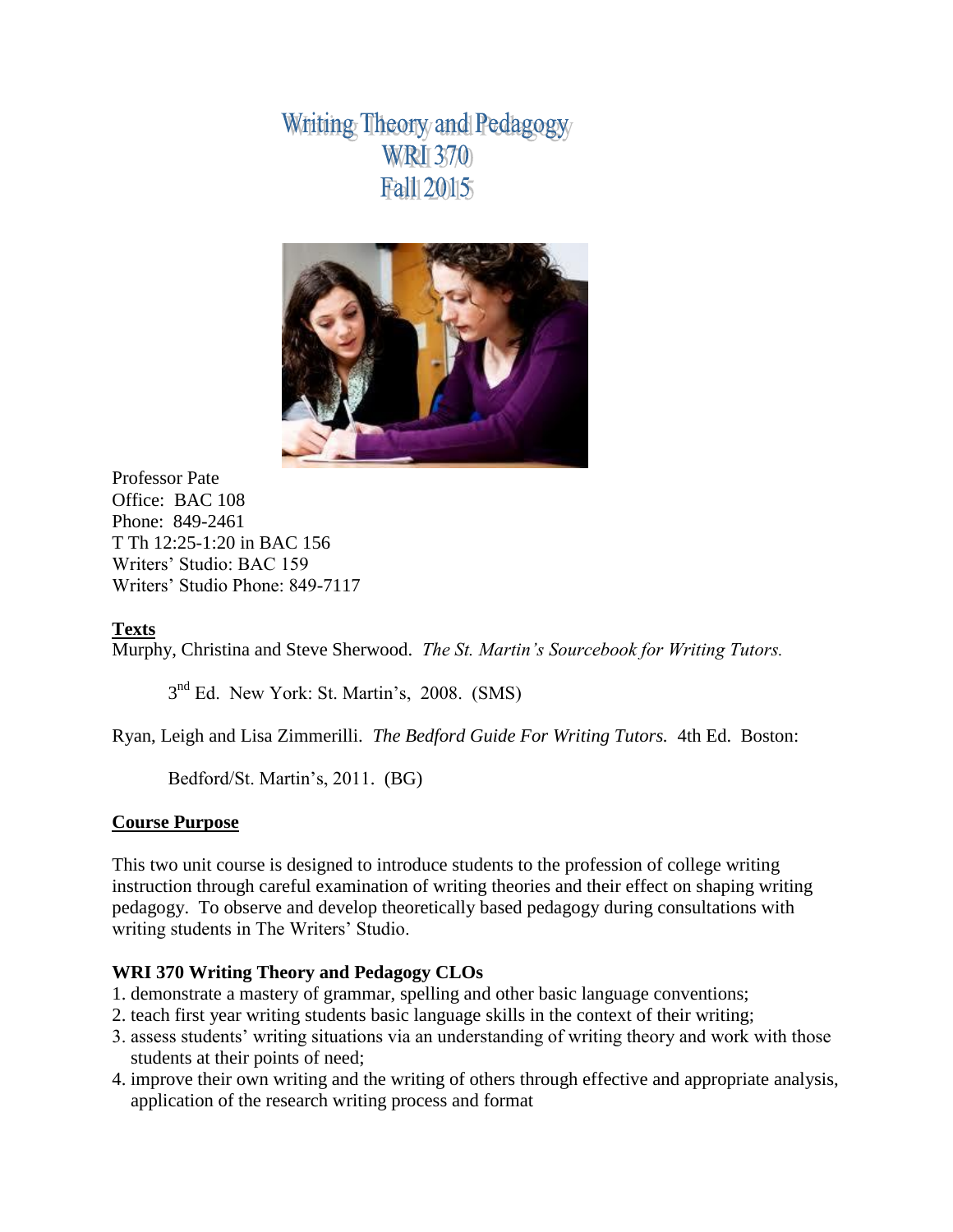**Academic Accommodations:** While all students are expected to meet the minimum standards for completion of this course as established by the instructor, students with disabilities may require academic accommodations. At Point Loma Nazarene University, these students are requested to file documentation during the first two weeks of the semester with the Academic Support Center (ASC), located in the Bond Academic Center. This policy assists the University in its commitment to full compliance with Section 504 of the Rehabilitation Act and the Americans with Disabilities Act. Section 504 (a) prohibits discrimination against students with special needs and guarantees all qualified students equal access to and benefits of PLNU programs and activities. Once the student files documentation, the ASC will contact the student's instructors and provide written recommendations for reasonable and appropriate accommodations to meet the individual learning needs of the student.

## **Student Responsibilities**

Reading the assigned texts outside of class and talking through the texts in class is critical to the success of this class and to your success as a tutor in the Studio; therefore, success in this class resides, in large part, on your reading each assignment and coming to class prepared to contribute to the dialogue in class since it is the readings and the discussions that will inform the pedagogy you develop for your work in the Writers' Studio and in chosen professions that include writing or teaching.

All assignments completed outside of class must be turned in on the date due at the beginning of the class session. Assignments turned in outside of class will be accepted for credit only if prior arrangements have been made prior to the due date.

Your class attendance and participation in this course are crucial since the course provides the content that will inform and shape your consultation sessions in the Studio and prepare you for a potential career in teaching, editing, and writing. According to the University's policy, this 2 day-a-week course allows for only 3 absences. (See *PLNU Catalog*.) A 4<sup>th</sup> absence will result in de-enrollment from the course and dismissal from your work in the Studio.

This course contains a practicum experience which is completed in the Writers' Studio. You are required to tutor at least one student for one hour for 10 weeks this semester. You are also required to attend the Writers' Studio meetings held once every one-to- two weeks at the beginning of the semester and less frequently later in the semester. You will receive pay and course credit for both your tutoring and for attending meetings. So that you can work and get paid, all students must fill out a student employment form and file it in Debra Lively's office by the second week of classes, which is before you begin to work as a writing consultant.

#### **Classroom and Writers' Studio Attire Policy**

The classroom and the Writers' Studio are professional academic workplaces where all students have a right to work comfortably and efficiently in order to achieve success. As a member of this professional academic community, each student has a responsibility to dress in a way that encourages others in the community to focus on the subject matter. Please be responsible and considerate of those around you in this context at all times and dress appropriately (modestly).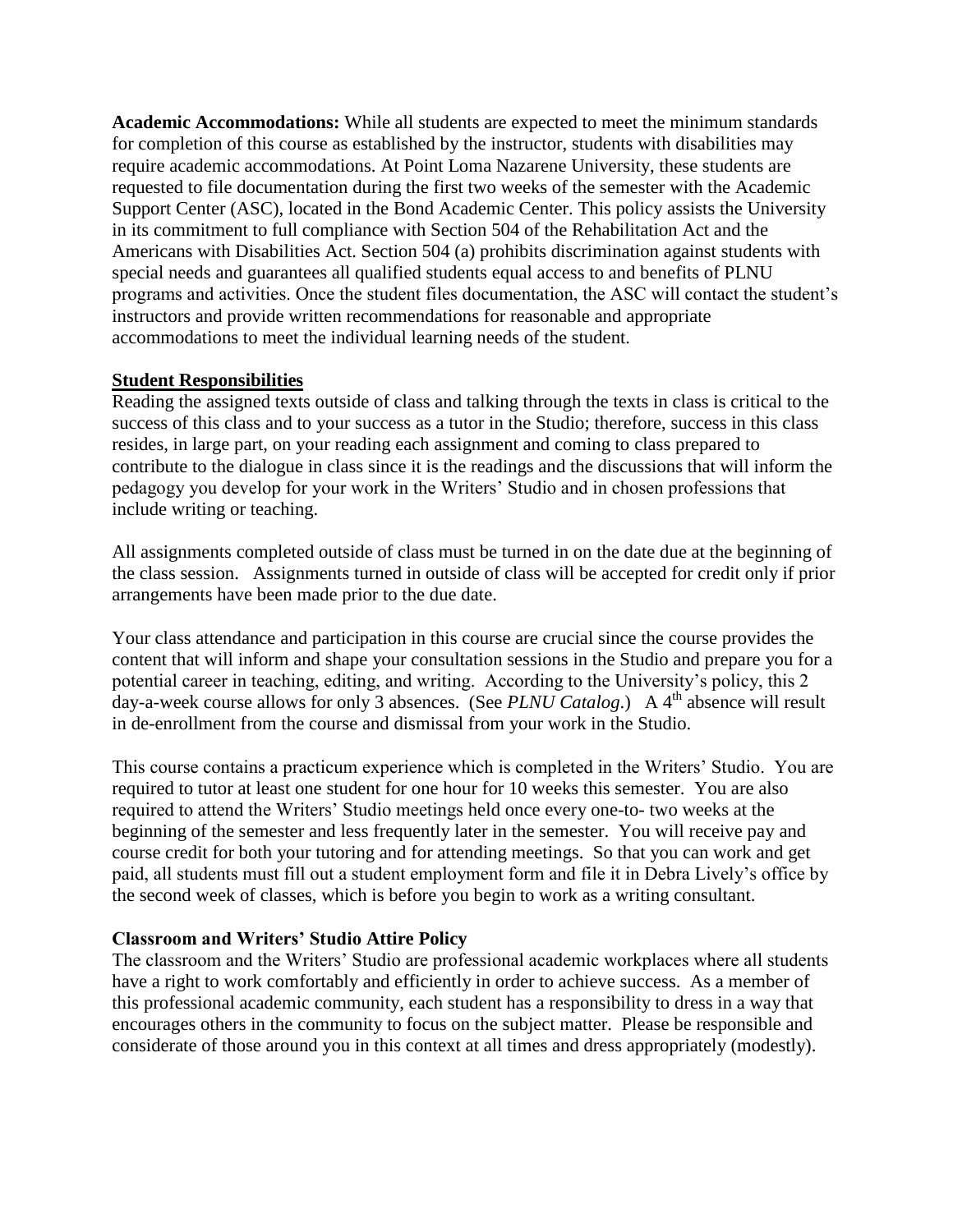## **Cell phones**

For the same reasons as stated above, cell phones are to be turned off and stowed in a backpack, purse, or book bag **before** entering the classroom **and** while you are working with your writer in the Writers' Studio. This practice will facilitate increased focus and comprehension in both locations.

## **Assignments**

**10 Weekly Journals** (10 points possible each) N**umber and date each journal** The journal provides a place for you to reflect on the assigned readings and your experiences and a place to ask questions or to make connections between your experiences and your readings. It will provide seeds for thought and discussion material for your Toward an Informed Pedagogy (TIP) paper.

For the first few weeks of the semester the journal will function as a weekly reflection on the readings and class discussions. Once you begin to work in the Studio, the journal will be a reflection on your readings as well as a reflection of your thoughts and/or questions about your experiences working with one student in the Studio. You will write about the ways the readings are shaping your understanding of the writing process and the work you are doing with your writer. At the end of each tutoring session with the student you have chosen, jot down notes regarding the session so that you can refer back to them when you write your journal. Possibilities for the journal content include what you tried with your student that did or did not successfully meet the student's need, what you learned from the session about the pedagogy you tried, what you learned about yourself, about your student, and what you might want to try that will be the same or different the next time and why. Also reflect on and discuss the connections forming between the theories you are reading about and the pedagogy you are developing in the Studio.

Since the journal is a class assignment rather than a consulting task, the time you spend writing journal entries is not time that can be submitted on your time card. The journal entries are due at the beginning of class on **Thursdays**. A total of two reading only journals are due and eight student and reading focused journals are due. Please provide a date and a journal number on each journal.

# **The Research Paper** (130 points possible) Due Oct. 27

The research paper topic is determined by a question you have about a writing theory/pedagogy idea or practice that you desire to seek an answer to in current literature, published after 2005. The topic needs to be focused on work related to the Studio. You will be required to follow the same process of doing research as taught in College Composition. This will keep your research skills sharp for your tutoring. The pieces include a research question, a clearly focused and inclusive main claim, a topic outline, note cards, works consulted cards, a fully documented paper in MLA format with a complete works cited page, copies of sources with the sections marked that have been cited in a 5-7 page paper, and all rough drafts. Submit all required items a 10 X 13 envelope.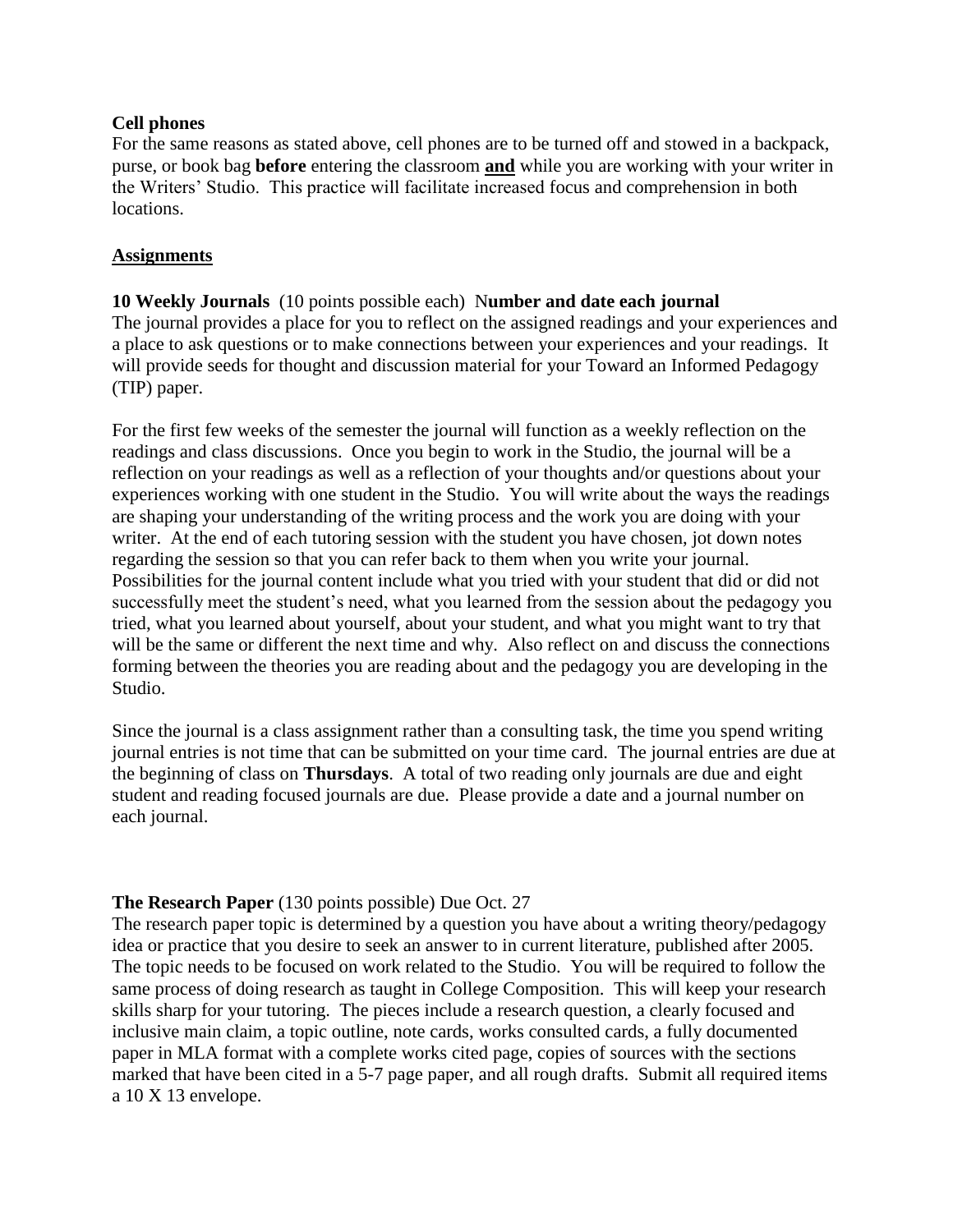## **Toward an Informed Pedagogy- a synthesis of readings (TIP)** (100 points possible) **Due** Dec. 10

The purpose of this synthesis is to provide an opportunity for you to analyze how that which you have been reading is shaping that which you are doing and experiencing in the Studio and articulate the ways in which theorists are informing your developing pedagogy and a developing philosophy of what you believe tutoring should and can achieve. As you prepare your analysis, choose 3-4 of the readings from the texts and examine the ways in which they have informed and shaped your perspective about consulting writers and the way you go about consulting writers in the Studio. You will need to refer to, identify, and discuss those specific authors and their work that have informed and shaped your pedagogy and show your audience examples of that informed pedagogy. The paper must be thesis based and 4-5 pages in length. (Please use size 12 font in Times New Roman.) Be sure to use MLA parenthetical citation and include an inclusive works cited page.

All graded assignments are returned to the individual.

## **Departmental Plagiarism Policy**

The Department of Literature, Journalism, and Modern Languages deems intellectual and academic integrity critical to academic success and personal development; therefore, any unethical practice will be detrimental to the student's academic record and moral character. Students who present the work of others, which includes but is not limited to borrowing another student's work, buying a paper, copying work from the Internet, or using the thoughts or ideas of others as if their own (using information in a paper without citation), commit plagiarism. Students will be held accountable for plagiarized material whether the material was plagiarized intentionally or unintentionally. Plagiarized work will result in a failing grade for the assignment and for the course. If this occurs, a written report will be filed with the department chair and the area dean. The dean will review the report and submit it to the Provost and the Vice President for Student Development. It will then be placed in the student's academic file.

#### **Grade Approximations**

|                                       |     | <b>Points Percentage</b> |
|---------------------------------------|-----|--------------------------|
| Journals                              | 100 | 14.3%                    |
| <b>Research Paper</b>                 | 130 | 18.6%                    |
| <b>Research Process Pieces</b>        | 60  | 8.6%                     |
| Toward an Informed Pedagogy (TIP)     | 100 | 14.3%                    |
| Quizzes/misc. assignments             | 60  | 8.6%                     |
| Midterm                               | 50  | 7.1%                     |
| Final                                 | 100 | 14.3%                    |
| Studio meetings and tutorial sessions | 100 | 14.3%                    |
|                                       | 700 |                          |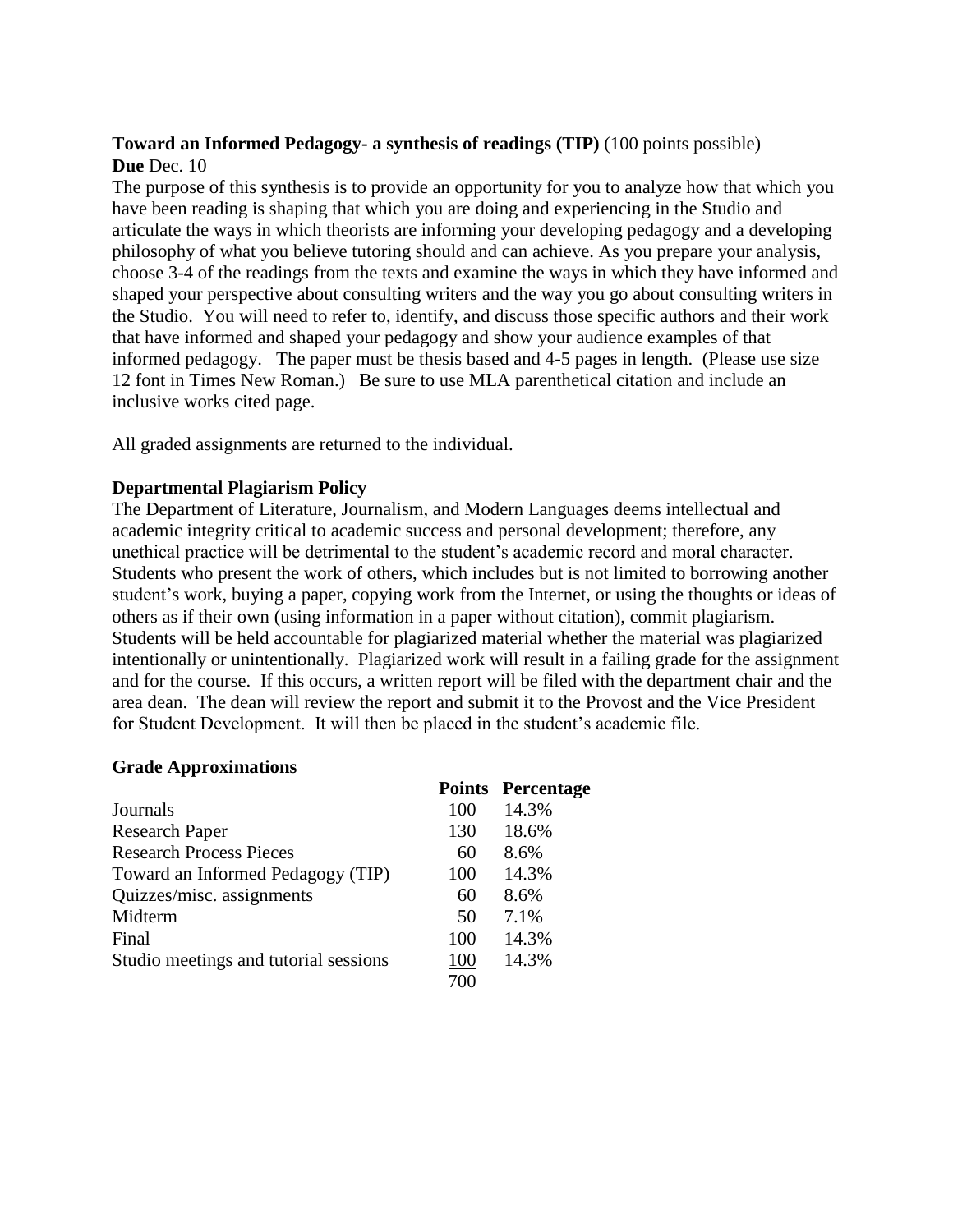#### **Class Schedule (subject to change)**

- **Sept. 3** Introduction to texts, the course, and the Writers' Studio, collect current contact information, schedule writing consultant meeting day and time.
- **Sept. 8** Grammar Blitz Part I

**Homework**: Spend a couple of hours reviewing basic punctuation rules and grammar terminology in the handbook you own and complete Dr. DeSaegher's assigned worksheets.

- **Sept. 9** Grammar Blitz Part II and assigned worksheets.
- **Sept. 15 Read:** (*BG*) Ch. 1-2 Readings and assignments are due on the date listed. Read all assignments prior to class and come prepared to discuss the reading in class.
- **Sept. 17 Read:** (*BG*) Ch. 3; **Due:** Journal 1
- **Sept. 22 Read:** (*BG*) Ch. 4
- **Sept. 24 Read:** (*BG*) Ch. 5; **Due:** Journal 2 (include responses to 5B in your journal**)**
- **Sept. 29 Read:** (*BG*) Ch. 6-7; introduce research paper
- **Oct. 1 Read:** (*BG*) Ch. 8-9; **Due:** Journal 3; discuss research paper proposal
- **Oct. 6 Due:** Research Paper Proposal; discuss research process; works consulted and note card workshop
- **Oct. 8 Due:** Journal 4 **and** 7 works consulted cards; **Read** handout-- Muriel Harris's "Strategies for Teaching One- to-One"
- **Oct. 13 Due:** 20 Note Cards **;** outline workshop
- **Oct. 15 Due:** Journal 5; **Read:** *(SMS)* Part I, "The Tutoring Process. . ."
- **Oct. 20 Due:** Typed outline; **Read** (*SMS*) section intro and p. 44 North's "The Idea of a Writing Center"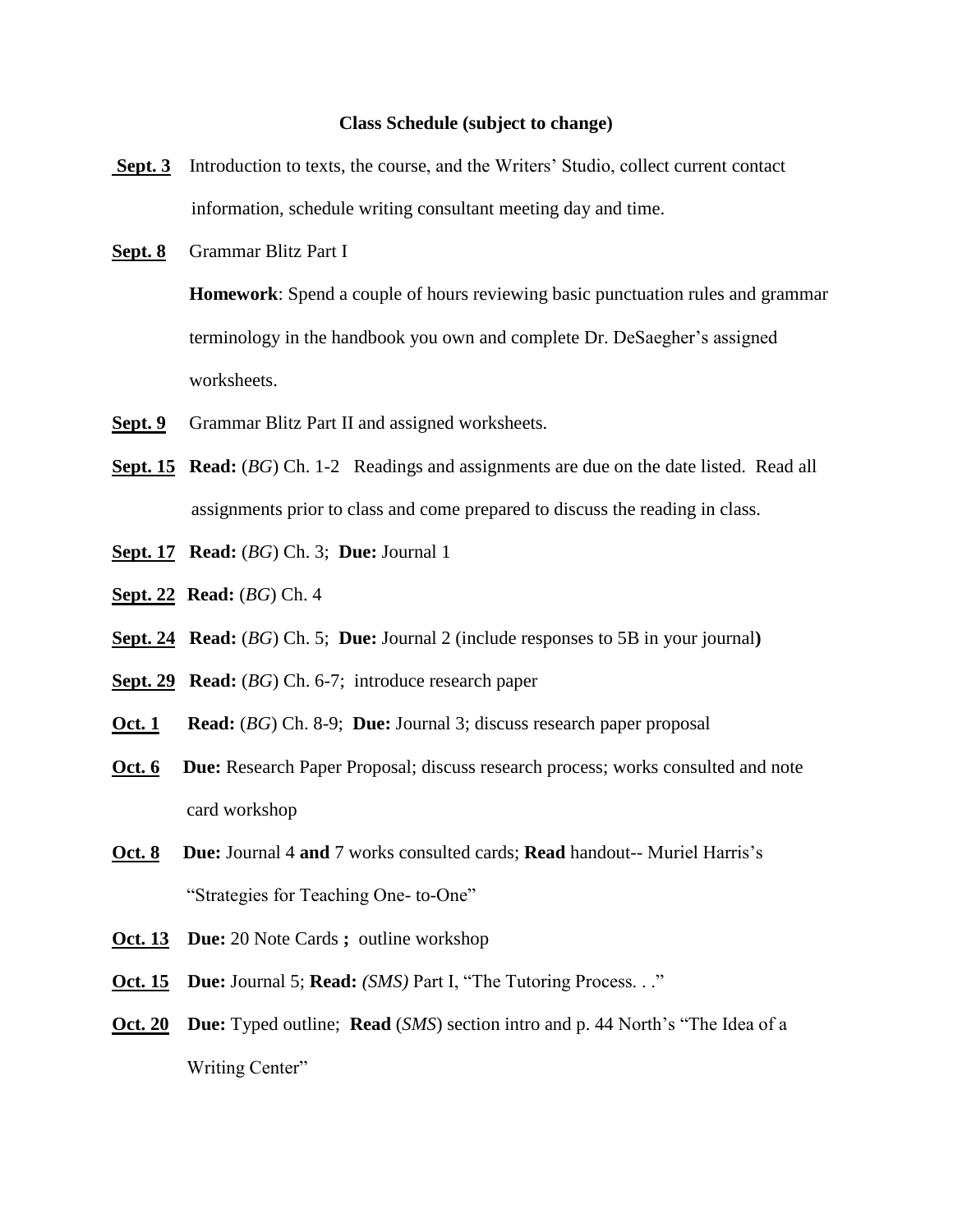#### **Oct. 22 Midterm**

**Oct. 28 Due:** Theory/Pedagogy Research Paper Writer's Workshop draft

#### **Oct. 27 Due: Research paper due in the LJML office by 4:00**

Prepare your final draft by placing the following items in the following order:

- 1. Author's reflection Describe your writing process and its effectiveness, and explain what you gained from your study.
- 2. Topic outline with research question and main claim
- 3. Final draft including a complete works cited page
- 4. Copies of sources used identify the passages used in your paper and give the location of the citation in your paper by page number
- 5. Audience Response
- 6. All rough drafts, note cards, and works cited cards
- **Oct. 29 Due:** Journal 6; **Read** (Handout) Flower's "Writer-based Prose: A Cognitive Basis for Problems in Writing"
- **Nov. 3 Read** (*SMS)* p. 70 Lunsford's "Collaboration, Control, and the Idea of the Writing Center"
- **Nov. 5 Due:** Journal 7; **Read** (*SMS)* p. 112 Carino's "Power and Authority in Peer Tutoring"
- **Nov. 10 Read** (*SMS)* p. 128 Brooks' "Minimalist Tutoring: Making Students. . ." and p. 133 Shamoon and Burn's "A Critique of Pure Tutoring"
- **Nov. 12 Due:** Journal 8; *(SMS)* p. 148 Corbett's "Tutoring Style, Tutoring Ethics. . . "
- **Nov. 17 Read** (*SMS*) p. 233 Dipardo's "Whispers of Coming and Going. . ."
- **Nov. 19 Due** Journal 9; **Read** (*SMS*) p. 249 "Learning Disabilities and the Writing Center"
- **Nov.** 24 **Read** (*SMS*) p. 156 Fulwiler's "Provocative Revision"
- **Nov. 26** Thanksgiving Recess
- **Dec. 1 Read** (*SMS)* p. 284 Myers' "Reassessing the 'Proofreading Trap' ESL . . ."